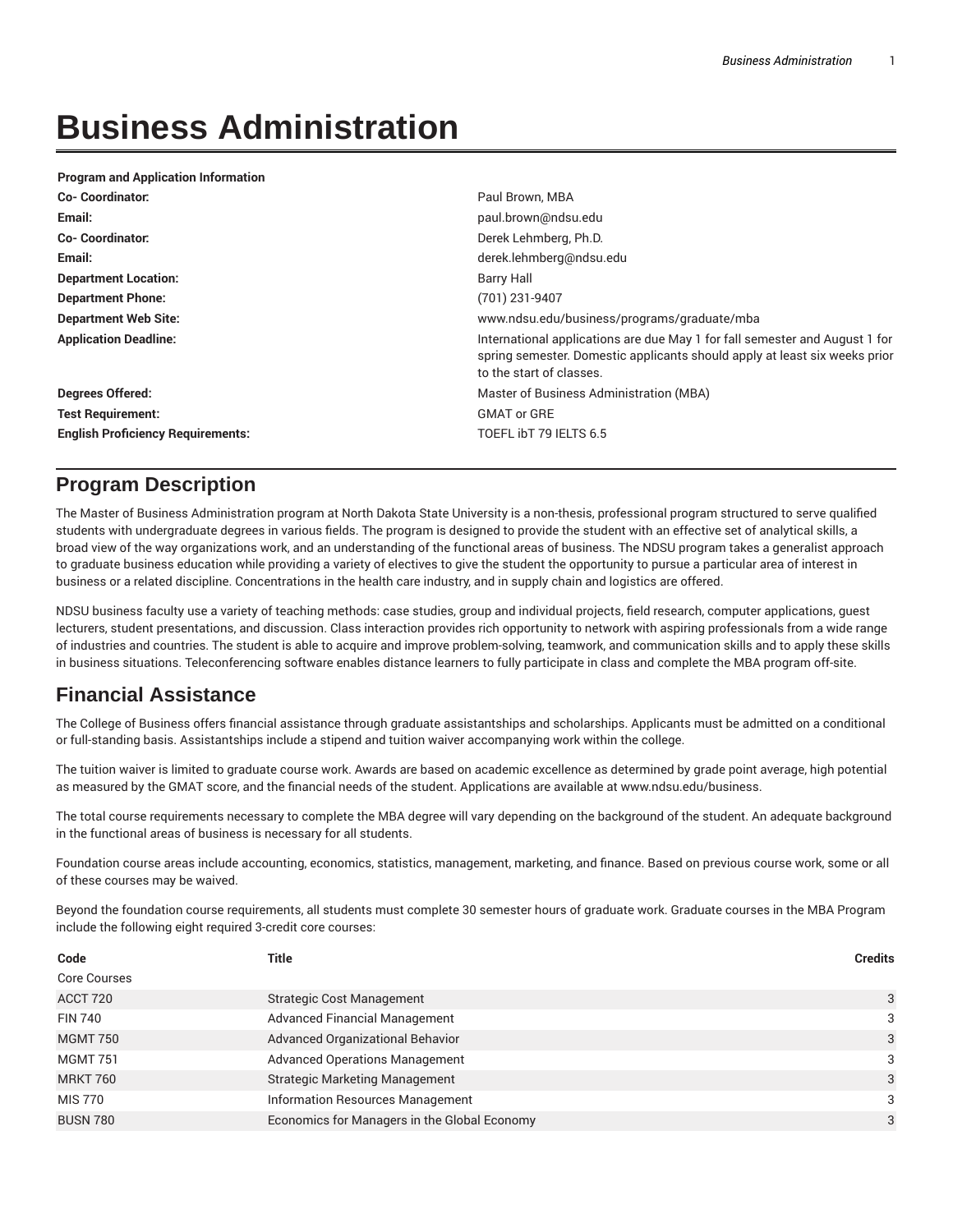| <b>BUSN 789</b>      | Advanced Strategic Management |    |
|----------------------|-------------------------------|----|
| <b>Total Credits</b> |                               | 24 |

| <b>Health Care Industry Concentration</b> |                                            |         |  |
|-------------------------------------------|--------------------------------------------|---------|--|
| Code                                      | Title                                      | Credits |  |
| Core Courses                              |                                            | 24      |  |
| PH 704                                    | Leading and Managing Public Health Systems | ₽       |  |
| Ture of the fellowing company             |                                            |         |  |

| Two of the following courses: |                                                 |    |
|-------------------------------|-------------------------------------------------|----|
| PH 710                        | Healthcare Delivery in the United States        |    |
| PH 720                        | <b>Environmental Health</b>                     |    |
| PH 741                        | Social and Behavioral Sciences in Public Health |    |
| PH 765                        | <b>Cultural Competence Health Care</b>          |    |
| <b>Total Credits</b>          |                                                 | 33 |

|                      | <b>Supply Chain Logistics Concentration</b>                         |                |
|----------------------|---------------------------------------------------------------------|----------------|
| Code                 | <b>Title</b>                                                        | <b>Credits</b> |
| <b>Core Courses</b>  |                                                                     | 24             |
|                      | Additional nine credits selected from the following set of courses: | 9              |
| <b>TL 711</b>        | Logistics Systems                                                   |                |
| <b>TL 715</b>        | Introduction to ERP                                                 |                |
| <b>TL 721</b>        | International Logistics Management                                  |                |
| <b>TL 723</b>        | Advanced Supply-Chain Planning Across the Enterprise                |                |
| <b>TL 725</b>        | <b>ERP Configuration</b>                                            |                |
| <b>TL 729</b>        | Adaptive Planning in Logistics Systems                              |                |
| TL 731               | <b>Logistics Decision Analysis</b>                                  |                |
| <b>Total Credits</b> |                                                                     | 33             |

### **Joint MBA-Pharm.D. Degree Program**

The College of Business and the College of Health Professions offer a dual degree program where students receive a Pharm.D. degree and an MBA. Pharm.D. students meet the business foundation course requirement through the pharmacy curriculum, and the choice of MBA elective courses is flexible for students in the dual degree program. To be eligible for this joint degree program, students must apply to and be accepted into both the Pharm.D. and the MBA programs. The MBA course work can be completed in one year following completion of the Pharm.D. degree.

#### **Margaret Andersen, Ph.D.**

Indiana University, 1989 Field: Accounting

**John Bitzan, Ph.D.** University of Wisconsin-Milwaukee, 1997 Field: Economics

**William "Bud" Bowlin, Ph.D.** University of Texas at Austin, 1984 Field: Accounting

**James W. Clifton, M.Acc.** University of North Dakota, 1988 Field: Accounting

**Thomas D. Dowdell, Ph.D.** Temple University, 2004 Field: Accounting

**Rajani Ganesh-Pillai, Ph.D.**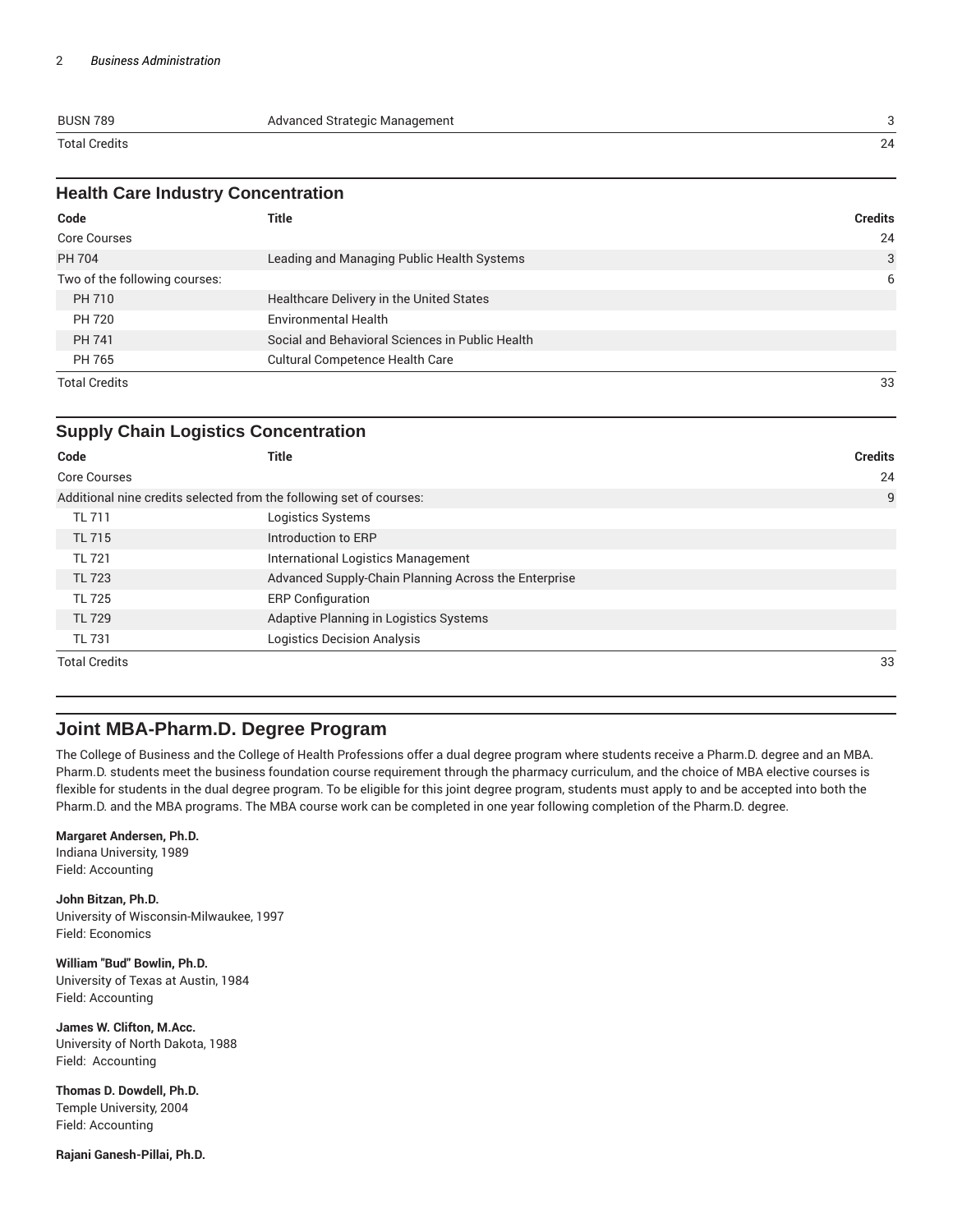University of Central Florida, 2009 , Field: Marketing

David Herda, Ph.D. University of Texas at Arlington, 2010 , Field: Accounting

**Yongtao "David" H o n g , P h . D .** Drexel University, 2008 Field: Accounting

**Fariz Huseynov, P h . D .** University of Memphis, 2009 , Field: Finance

**Ronald D. Johnson, D.B.A.** Indiana University, 1970 Field: Organizational Beha vio r

**Joseph M. Jones, Ph.D.** University of Missouri-Columbia, 1991 , Field: Marketing

**B o n n i e K l a m m , P h . D . , C PA** Virginia Commonwealth University-Richmond, 1999 , Field: Accounting Information System

**Sukumarakurup Krishnakumar, Ph.D.** Virginia Polytechnic Institute, 2008 Field: Organizational Behavior

**Michael Krush, Ph.D.** University of Nebraska – Lincoln, 2009 Field: Marketing

**Derek Lehmberg, Ph.D.** University of Western Ontario, 2010 Field: Strategic Management

**Jin Li, Ph.D.** University of Alberta, 2007 Field: Marketing

**Gerry Macintosh, Ph.D.** University of Nebraska-Lincoln 1 9 9 2 , Field: Sales and Sales Management

**Joshua Marineau, Ph.D.** University of Kentucky, Lexington, 20 1 2 Field: Organizational Behavior

Michael J. Peterson, Ph.D. The University of Iowa, 2002 , Field: Accounting

**Tim O. Peterson, P h . D .** Texas A&M University at College Station, 1988 , Field: Management/Organizational Behavior

Frederick Riggins, Ph.D. Carnegie Mellon University, 1994 Field: Management Information Systems

**Herbert Snyder, Ph.D.** Syracuse University, 1994